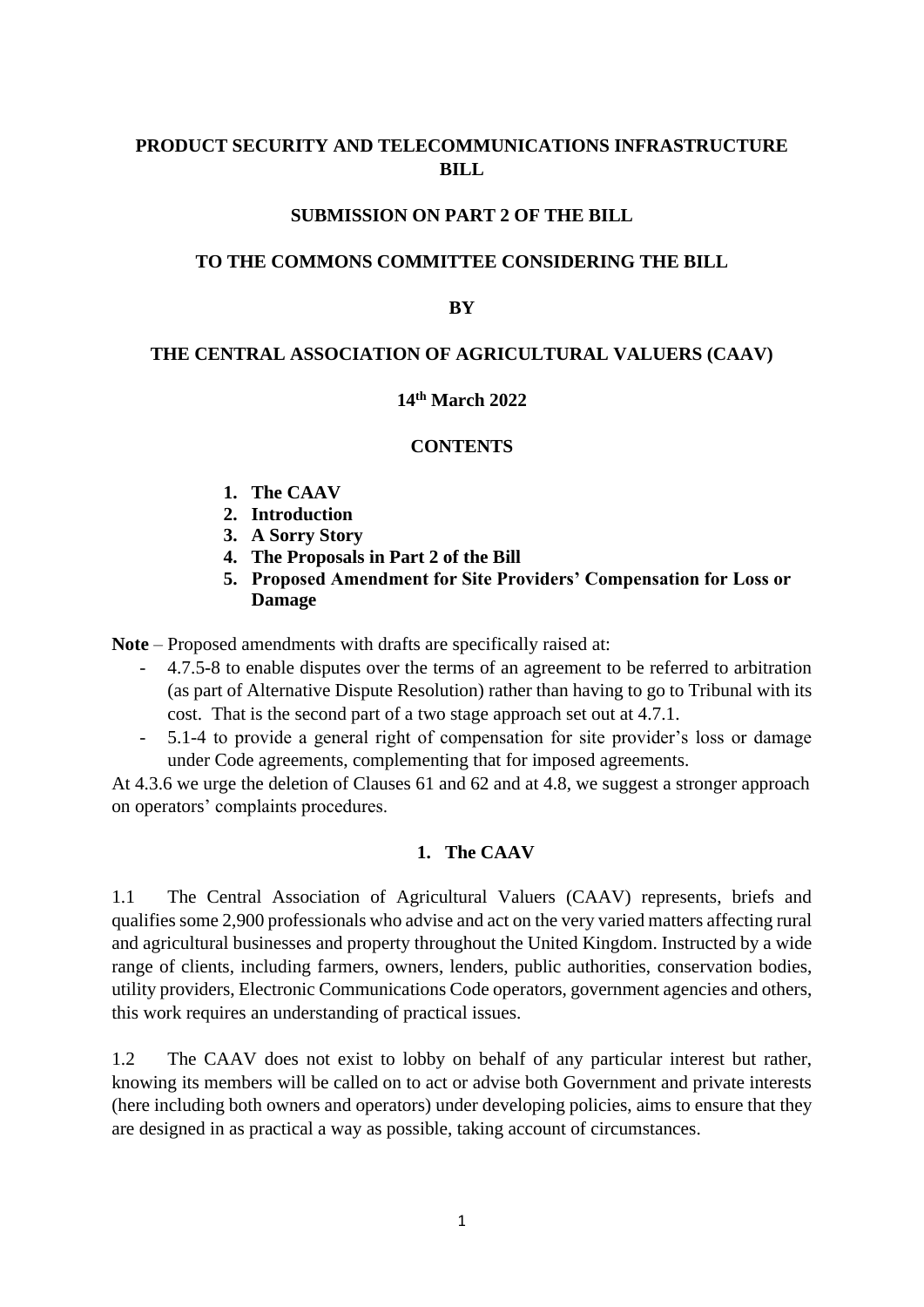1.3 Our particular interest in this consultation arises because many of our members advise on matters under the Electronic Communications Code, for both fixed line and mobile infrastructure. While many of our members advise rural land and property owners and occupiers on a wide range of matters of which this is only one, other members have become specialists in this topic. Some members act exclusively for operators and infrastructure providers.

1.4 The CAAV has been involved with the practical application of the Code for many years now, in 2010 issuing the first known professional guide in our publication, *Telecommunications Masts*. We submitted a full response to the Law Commission consultation in 2012 and have worked closely with Government and other stakeholders since then on the development, legislation and implementation of the Code as well as in improving awareness of it and expertise in it among CAAV members, through briefing notes, conferences and webinars. The Code still results in a large proportion of the questions we receive from members.

## **2. Introduction**

2.1 This submission relates entirely to Part 2 of the Bill with its amendments to the Electronic Communications Code.

2.2 We have learnt that the application of the Electronic Communications Code in the many and varied circumstances of the real world is complex, intricate and often surprising with a remarkable capacity to pose unforeseen questions and produce unforeseen outcomes, especially as it operates in a sector in which commercial practices as well as technologies evolve rapidly. With that practical experience, we do not understand that the Bill's measures are founded on a full and rounded review of evidence and experience but see them as "patching" measures in response to operators' concerns without taking stock of the whole picture, as is needed.

2.3 Aside from the deeply problematic atmosphere in the sector reviewed below, there have been two particular developments since the new Code was drafted:

- the commercial disposal by many network operators of their masts to third parties ("infrastructure providers") who are then the tenants of site providers and charge market rents to network operators who then see no saving from the Code's measures that might benefit end users
- the necessary acceleration of 5G which has seen operators being exceptionally and unhelpfully secretive about protective zones required under the International Convention on Non-Ionising Radiation (ICNIRP) causing concern where there may often in reality need be none but not informing site providers and neighbours where those working or living should know they are within protection zones.

# **3. A Sorry Story**

3.1 With the national need for improved connectivity, an Electronic Communications Code is necessary legislation to regulate the relationships between the owners of land and buildings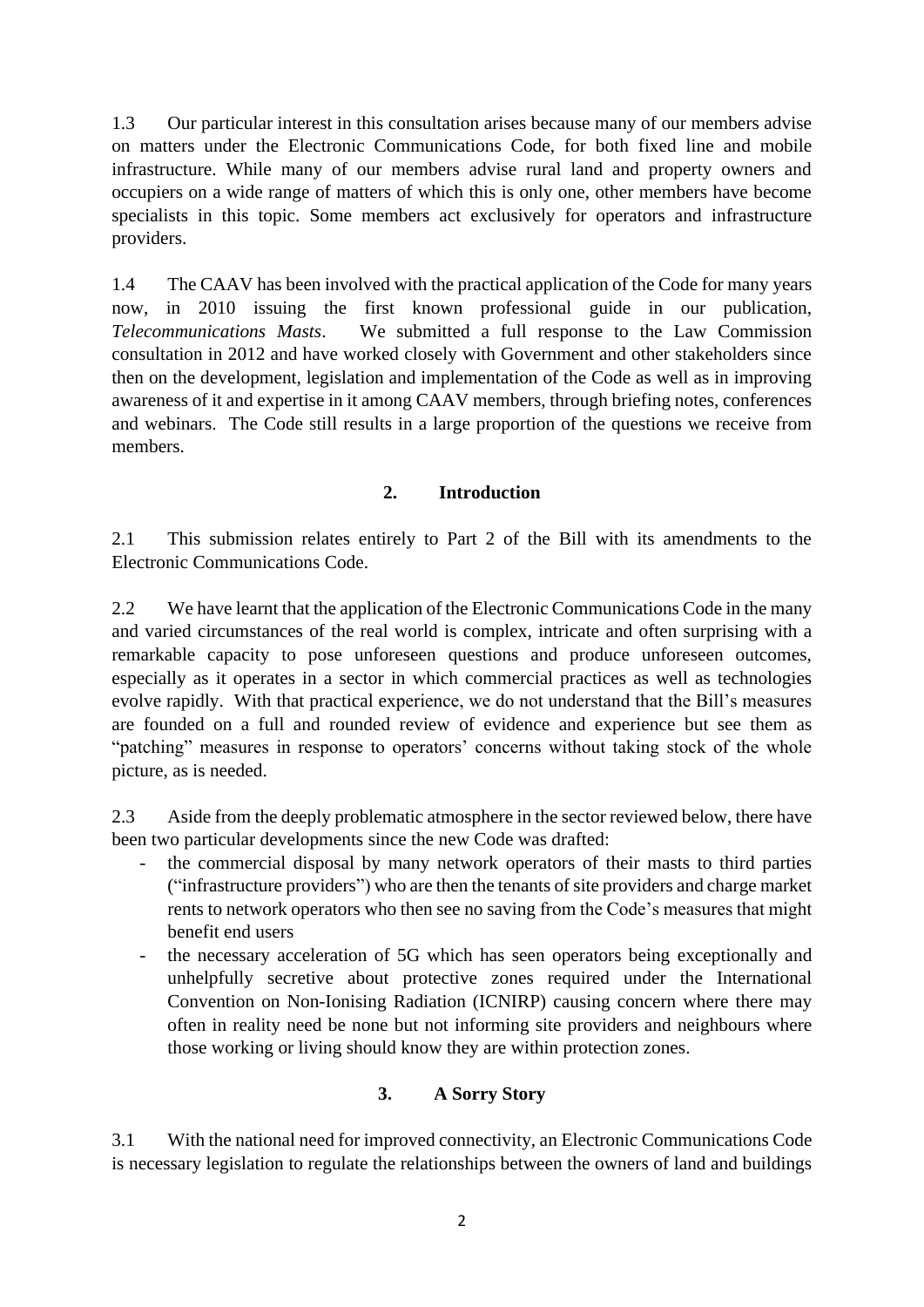with their personal, business and property interests and the providers of communications infrastructure. It is that infrastructure that serves the public interest in connectivity; the operators are just a means to that public policy end. The Code gives exceptional rights to an operator to require an agreement and to remain on property after that agreement has expired – that is a statutory privilege and should not be a basis for abuse. Unlike compulsory purchase, these are continuing and evolving relationships with leases in circumstances that can change. The predecessor Codes since 1984 and the preceding legislation of the nineteenth and twentieth centuries have done this with little recourse to litigation until the last decade. The new Code has now seen several hundred cases referred to tribunals and courts across the United Kingdom, now reaching the Supreme Court, a feat not achieved under predecessor Codes. Similarly, there are now thought to be more expired agreements with opertaors holding over than there were in 2017.

3.2 The tragedy of the 2017 Code is that, far from encouraging collaboration over sites assisting roll-out, some leading operators have made heavy handed, confrontational and attritional use of the powers and privileges they were given by it, very largely to reduce the cost of renewing existing agreements rather than winning new ones or make themselves attractive as tenants. The irony is that, as reported to November's RICS Telecoms Conference, even if rents may now be much reduced, the overall cost of securing a site has doubled and timescales lengthened. A further irony is that any savings are now less likely to be for the mobile operators serving the public. They have often sold their masts and now pay market rents to mast owners benefiting from the lower rents due from site providers who have to live with the sometimes awkward consequences.

3.3 Aside from the difficulties that may be innate in the mis-match of scale, culture and interest in very large companies and their contractors wanting access to the property of small owners and businesses, offering negligible rents, capping their liability and lack of transparency serve to poison the atmosphere. In the real world, that has required operators to make substantial premium payments hidden by non-disclosure agreements until the Tribunal only recently understood that disclosure was needed to understand the market, requiring that disclosure in *Pippingford Estate* and finding it "indefensible" that these payments had been withheld from the court.

3.4 While rent levels make a simple story, the terms of leases governing the interaction between the parties, such as access to the site, and practical attitudes are often more important. It is a nonsense that Marks and Spencer, with its staff and customers, recently had to go to Tribunal to press for information about radiation zones, routinely denied to almost all site providers. Contractors are frequently careless about property, whether it be a field of cattle or a building with security issues. Yet there are few remedies and often only limited negotiation, with resulting frustration and resort to blame.

3.5 Experience of differing compulsory purchase regimes shows that the less that bad behaviour can be challenged the worse the behaviour of those given statutory powers will be. The need for checks and balances on the use of privilege should inform measures to make genuine improvements in this fraught sector.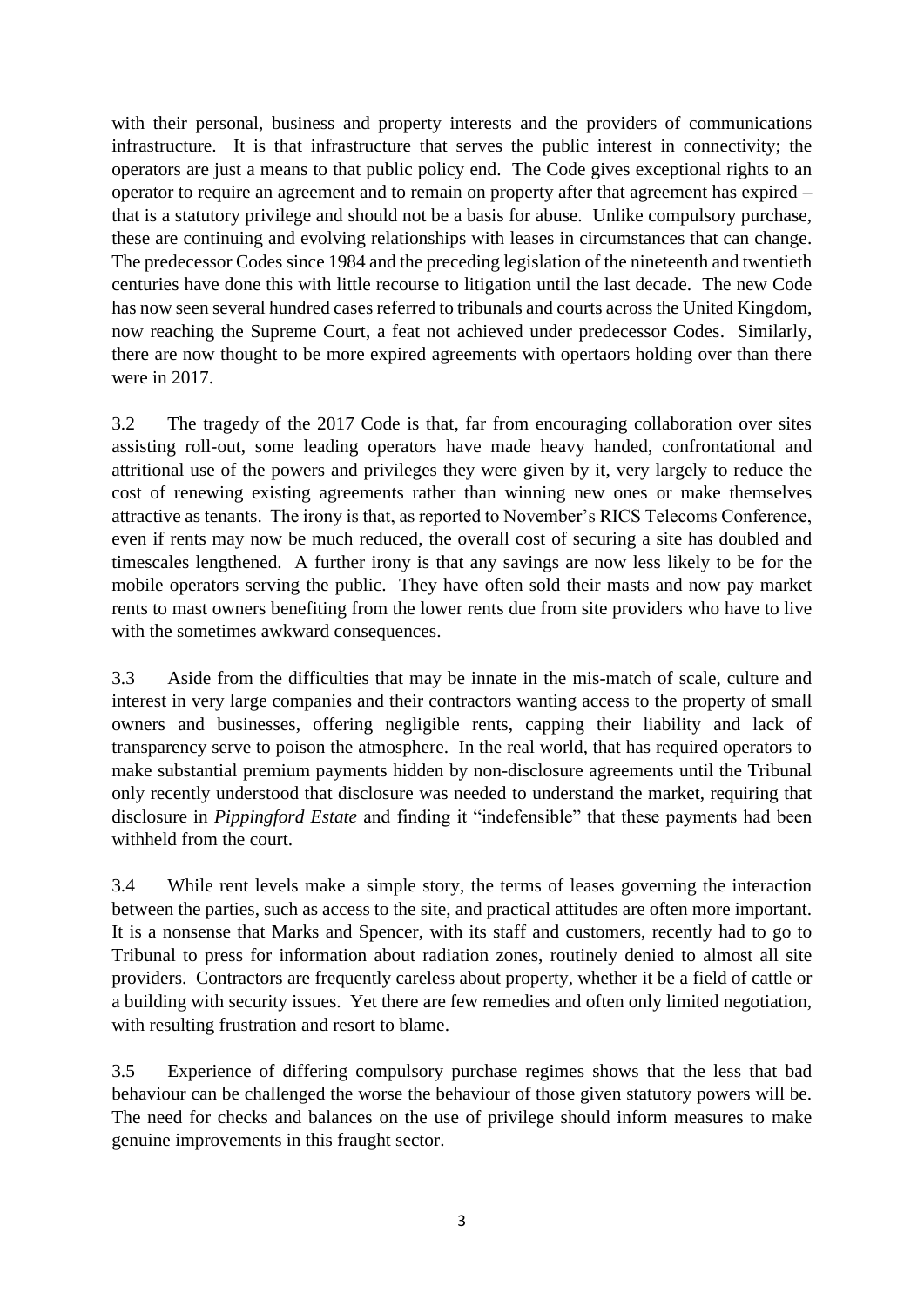# **4. The Proposals in Part 2 of the Bill**

# **4.1 Defining the Occupier where there is a Code Lease – Clause 57**

In part, the issue here is subject to the Supreme Court's decision after its recent hearing in *CTIL v Compton Beauchamp Estates*. We are aware of concerns that the redefinition of "occupier" in the Bill may have broader effects than those described to the prejudice of existing contractual agreements. It would be important to understand this so as to avoid unnecessary and more destabilising surprises.

# **4.2 Automatic Rights to Upgrade and Share Apparatus on Pre-2017 Agreements – Clauses 58 to 60**

**4.2.1 Clause 58** - The use of Code rights becomes more difficult for an owner of land or building where more operators, contractors and sub-contractors can come onto property or into buildings which may be schools, hospitals or police stations as much as fields or village halls.

*4.2.2 We understand that the Code may necessarily give Code rights to a "first operator" with which the site provider has a direct relationship but do not see that the Bill explains how proposed Code right (fa) (clause 58(2)(iii)) for other operators is going to work. It does not look to fit readily with the Code's defining apparatus not to be "land" while Clause 58(4), adding a paragraph 9(2) to the Code, would make this entirely a matter between the operator without regard to the site provider.* 

**4.2.3 Clauses 59 and 60** – We do not believe that it would help the atmosphere for Code operators to re-write and change the operation of the terms of existing agreements which may have been negotiated with specific points in mind.

# **4.3 Renewal of Business Tenancies Conferring Code Rights – Clauses 61 to 65**

**4.3.1 Rent/Consideration** - The government was understood to have made it clear in the 2021 consultation that it did not intend to revisit the valuation framework. Indeed, the government's response to the consultation stated:

"the government does not intend to revisit the statutory valuation framework. This issue was therefore not within the scope of the consultation."

4.3.2 The provisions here amending the basis for rent assessment of Code sites on the renewal of a subsisting agreement under the Landlord and Tenant Act 1954 are seen to do just that, directly importing the Code's valuation provisions. The change proposed here was not canvassed in the consultation which makes no mention of the Landlord and Tenant Act 1954 or the equivalent Order in Northern Ireland, while they are long standing frameworks for businesses in general in the respective territories.

4.3.3 We see no merit in the argument offered that this would bring the rest of the United Kingdom into conformity with Scotland which has no business tenancy legislation and so this issue does not arise there.

4.3.4 The present position here was intended as a transitional bridging process between the old Code and the new Code. We see no reason to move from that position.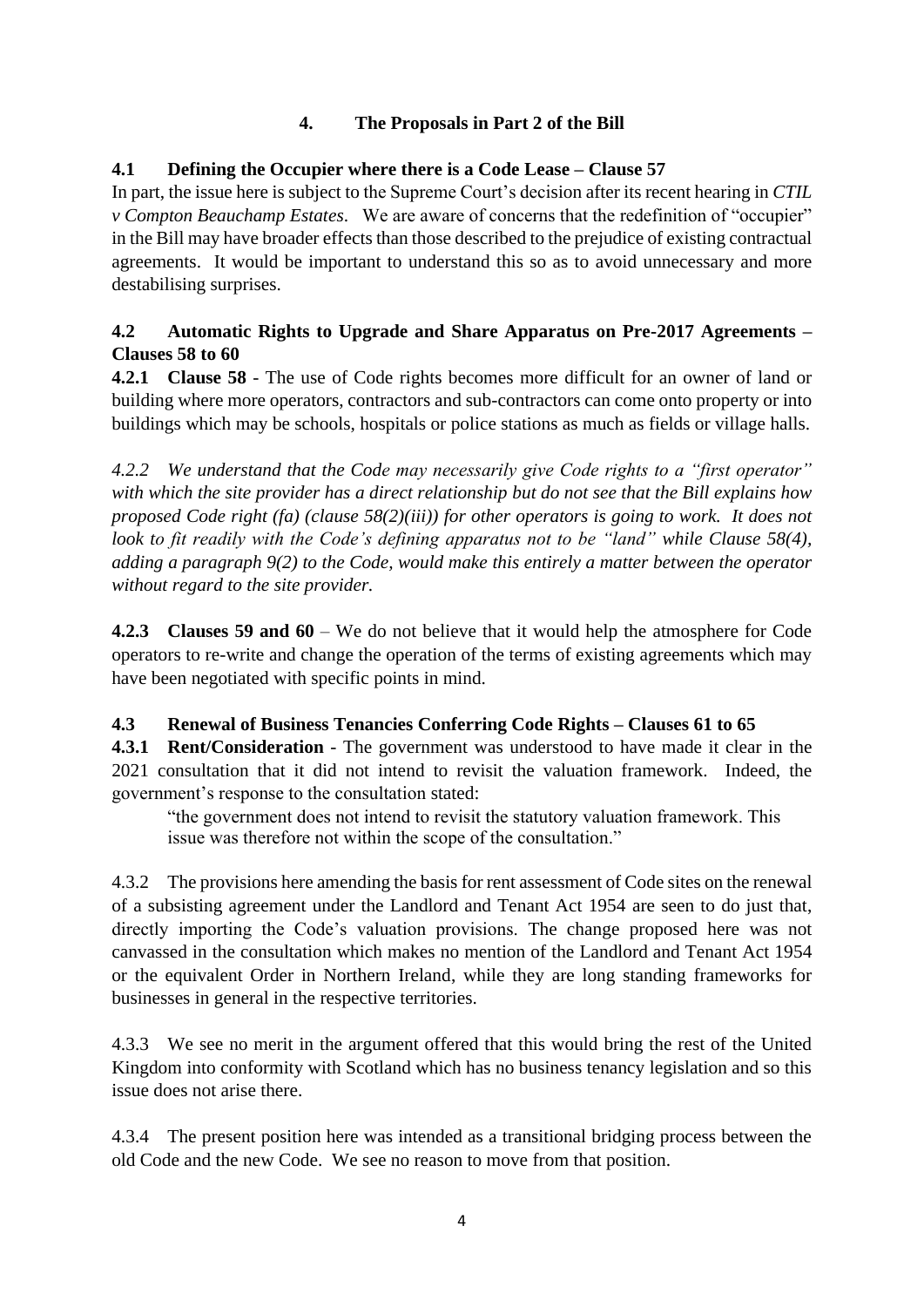4.3.5 The relationship with the 1954 Act is anyway the subject of the recent Supreme Court hearing in *Ashloch* on which a decision is awaited.

# **4.3.6 Proposal – That Clauses 61 and 62 be deleted**

**4.3.7 Compensation** - We welcome Clauses 63 and 64 in remedying the anomalous position that while a Tribunal imposed Code agreement gives the site provider rights to claim compensation for loss or damage, both at the grant of the agreement and afterwards, a court directed renewal of a Code agreement does not.

# **4.4 Unresponsive Occupiers – Clause 66**

4.4.1 Understanding the point of this Clause, it should require the operator to have taken particular efforts to establish direct contact with the proposed grantor rather than allow this to be convenient route to impose on off-lying land by the use of a succession of notices.

4.4.2 Again, we appreciate the provision of compensation provisions in proposed Code Paragraph 27ZG.

## **4.5 Interim Arrangements – Clause 67**

4.5.1 We are concerned that these powers may encourage operators to use them on an indefinite basis rather than seek consensual agreements.

4.5.2 We are concerned at the potential of sub-clause (3) to lead to the backdated recovery of rents to the date of the application, not to the date when the liability is determined by the order. We are aware in a different context that Hillingdon Hospital Trust has already had to make a six figure provision for the repayment of mast rents it has been paid.

## **4.6 Disputes under the Code – Clauses 68 and 69**

4.6.1 We would welcome such proposals to handle disputes if we believe that they would be effective. However, it can be hard for permissive procedural provisions to achieve the real change in behaviour that is needed.

4.6.2 A reference to Tribunal can be formidably expensive; indeed, the threat of it can be used by a well-funded party in negotiations. Making other routes more available would assist, especially now that the Tribunal has progressed in developing a case law understanding of many aspects of the new Code.

# **4.7 Alternative Dispute Resolution – Clause 68**

4.7.1 While we agree that it is usually in the nature of alternative dispute resolution (ADR), that parties cannot be compelled to use it, the present wording of the Bill in giving operators the duty to "consider" the use of ADR "if it is reasonably practicable to do so" is too weak to carry credibility. **We urge consideration of a two stage answer** to improve this:

- a stronger wording reversing the test so that the operator is to propose ADR unless there is a compelling reason against it
- recognising that there are circumstances, including the unilateral recourse for a tenant or landlord to arbitration for agricultural tenancy issues, where the law intervenes to make ADR the route and we explore this further at 4.7.5-8 with a proposal..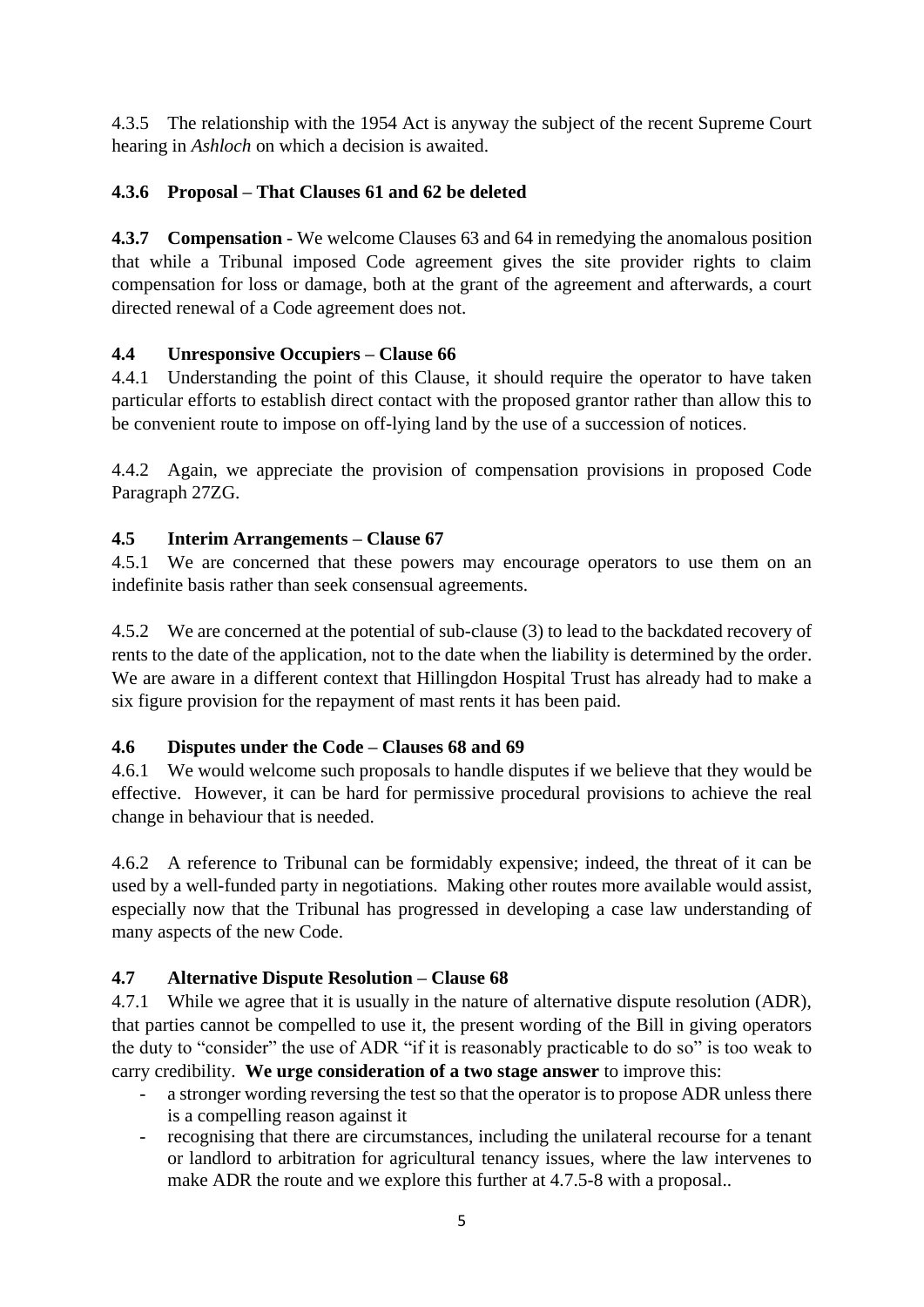4.7.2 It would be helpful if this Clause were amended to make it clear that alternative dispute resolution were, as we understand is intended, not limited to mediation but also generally covered other forms of dispute resolution, short of the Tribunal whether arbitration, adjudication, mediation, expert determination, early neutral evaluation or other.

4.7.3 The use of adjudication in building contracts (as under the Housing, Grants, Construction and Regeneration Act 1996) provides one example of a way to manage a dispute in a continuing commercial relationship but we advocate below the adoption of binding arbitration as a way forward.

4.7.4 Where arbitration is adopted, it should simply be under the provisions of the Arbitration Act 1996 (Arbitration (Scotland) Act 2010). With its practical provisions, arbitration offers an approach based on evidence and argument that is markedly cheaper and more flexible than a Tribunal hearing in arriving at a determination.

**4.7.5 Proposal** – Seeking a way forward, we see that mediation, a process to help the parties find the answer, should be encouraged but can only be voluntary with a framework such as that suggested by the Bill, building on the approach taken by courts. There is ultimately no assurance that mediation will give an answer.

4.7.6 The most effective way for ADR to give an answer in this context is by providing unilateral recourse to arbitration as is done in the Agricultural Holdings Act 1986 and the Agricultural Tenancies Act 1995 – and in many commercial contracts. With the existing framework of the Arbitration Acts, that would provide a fully developed structure to achieve outcomes and enable parties to move on.

4.7.7 We propose that, while the Tribunal should remain the forum for whether a Code agreement should be imposed with the important issues of property rights in that (in effect, Code Paragraphs 20(1) and 21), unilateral recourse to arbitration should be available to both site provider and operator for disputes or differences over the terms or operation of a Code agreement, including the determination of consideration and compensation. Suggesting that where a party invokes such an arbitration, with its focus on practical matters, would then exclude the Tribunal for the issues referred, the arbitrator should have the reserve power to refer specific points to the Tribunal, as where a practical matter disguises a fundamental matter.

**4.7.8 Suggested Amendment –** While further consequential amendments would be needed, the point of principle would be tested by this amendment, inserting a new Clause 68(2A) and based on the precedent of the Agricultural Holdings Act 1986 as amended by the Agriculture Act 2020:

"(2A) In paragraph 20

- (a) In sub-paragraph (3)
	- (i) at the end of paragraph  $(3)(b)$  insert ", or"
	- (ii after paragraph (3)(b) insert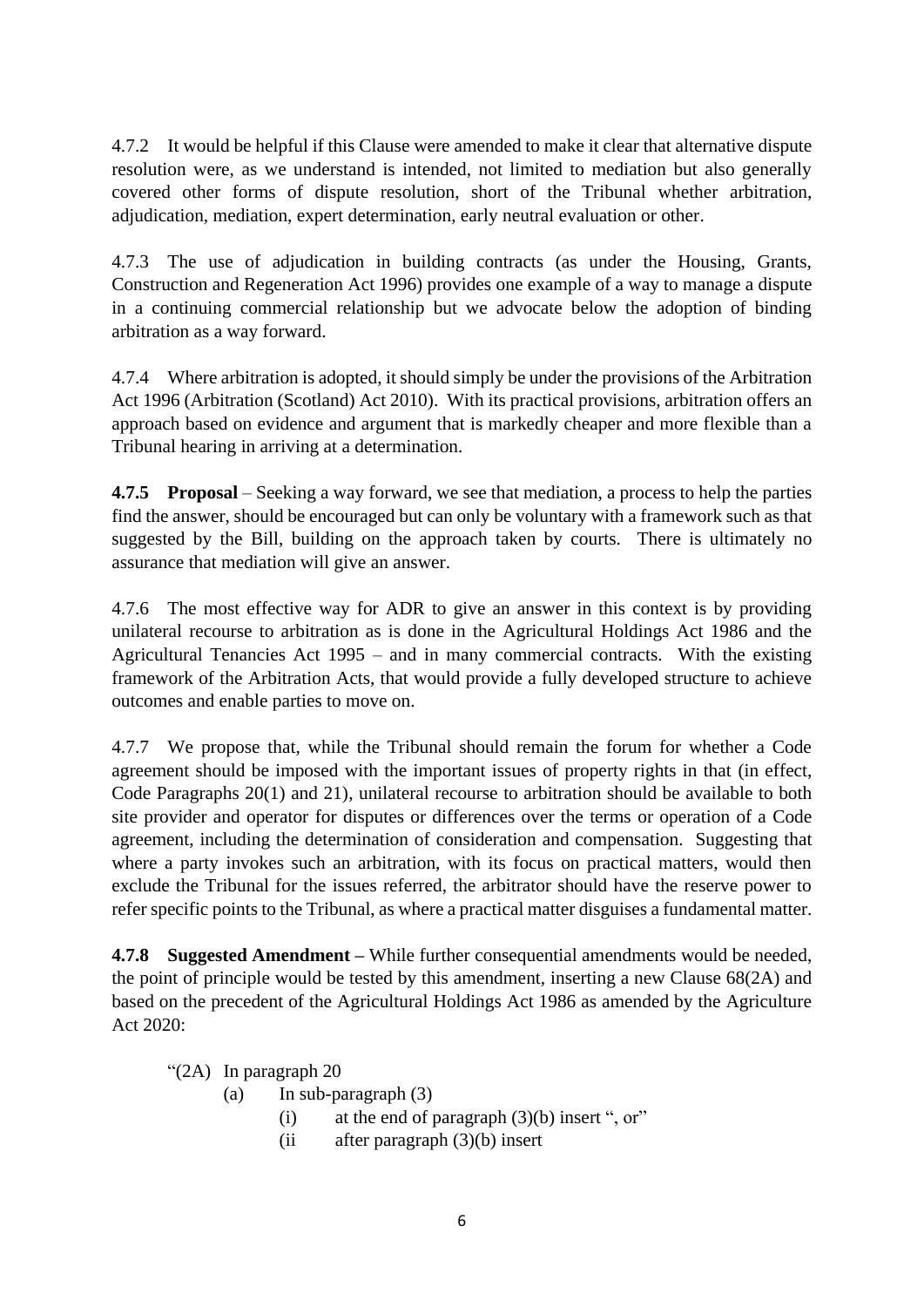(c) either the relevant person or the operator has not referred one or more of the issues to be considered under Paragraph 23 to arbitration in accordance with Paragraph 20(3A)"

### (b) After sub-paragraph 20(3) insert

"(3A) (a) A reference to arbitration under paragraph  $(20)(3)(c)$  shall be determined by the arbitration of a single arbitrator appointed by the agreement of the relevant person and the operator parties or a person appointed on the application of either party within the 28 days following the operator's notice under Paragraph 20(2) to a professional authority. (b) A party may not make an application to a professional authority

under this sub-paragraph in relation to a matter if the other party has already made an application to a professional authority under it in relation to that matter.

(c) The effect of the agreed appointment or application is to exclude the court from determining the matter referred unless the arbitrator so directs

(d) If the arbitrator dies, or is incapable of acting, a new arbitrator may be appointed as if no arbitrator had been appointed.

- (e) In this sub-paragraph "professional authority" means—
	- (i) the President of the Central Association of Agricultural Valuers
	- (ii) the President of the Institution of Civil Engineers
	- (iii) the President of the Royal Institution of Chartered Surveyors.
- (f) The Secretary of State may by regulations amend this subparagraph so as to—
	- (a) include a person in, or remove a person from, the definition of "professional authority";
	- (b) reflect changes in the name or internal organisation of any body mentioned in that definition.""

### **4.8 Complaints Procedures – Clause 69**

4.8.1 It is astonishing that there are no provisions in a regulated sector expecting an operator with a Code licence to have a complaints procedure. While this clause remedies that, it does not do so in any way that gives confidence that matters will be improved. It needs to give much more detail of what the complaints procedure should look like, including frameworks for such matters as compensation for poor behaviour as unauthorised access or damage.

4.8.2 It should be clear that an operator is responsible for the behaviour of its agents, contractors and subcontractors acting for it with its authority and using its privileges.

4.8.3 The Code of Practice for behaviour in negotiations, required under the Code, has had no effect. OFCOM has no mechanism for received complaints that the Code of Practice has been breached and has not been interested in voluntarily adopting one; even those affected by the water industry are better served. Despite Government assurances during the passage of the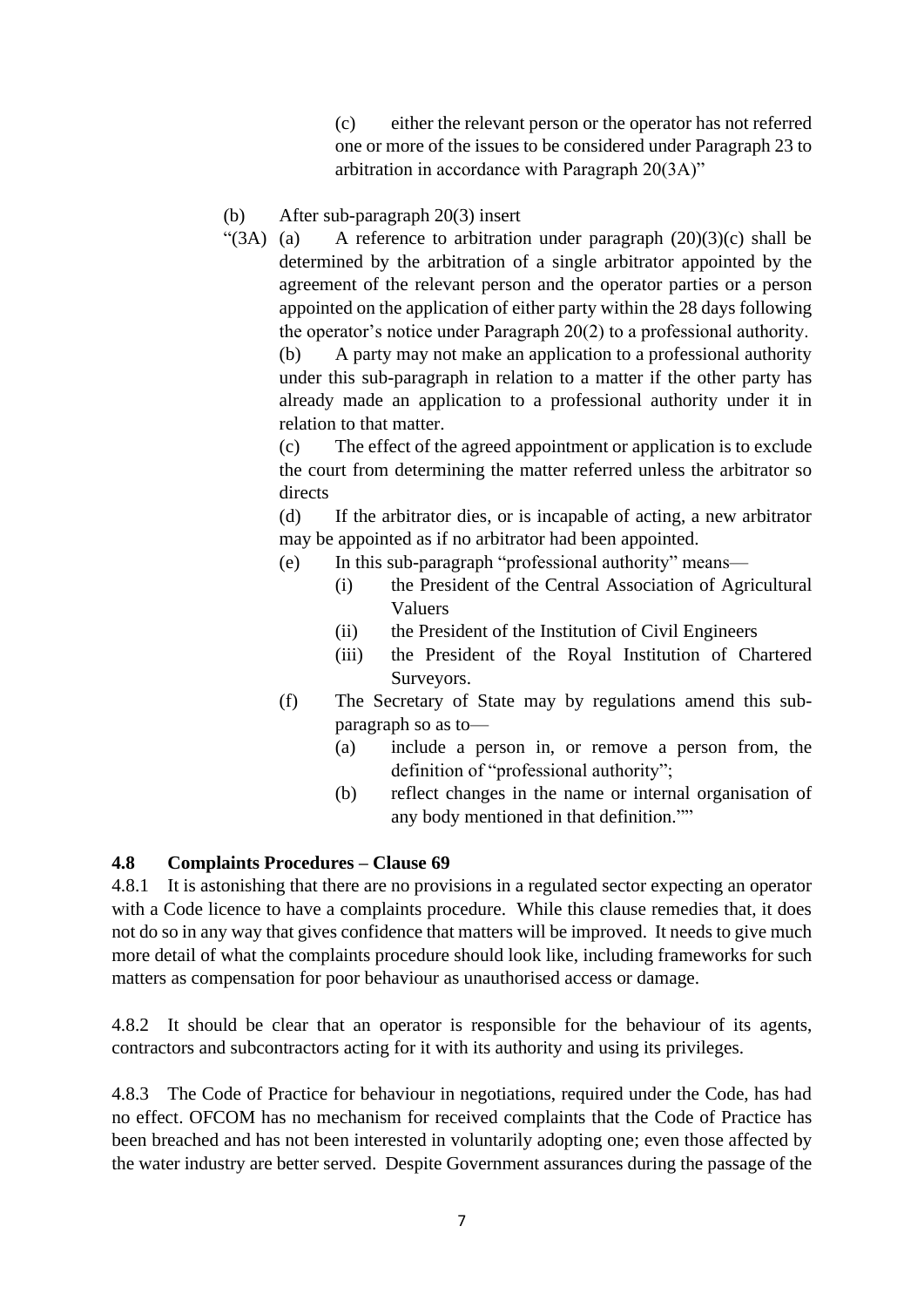Digital Economy Act 2017, we do not recall the Code of Practice being mentioned in any Tribunal hearing or bearing on any award of costs. There are no penalties for breaching the Code of Practice, perhaps even commercial incentives to do so, and there should be penalties.

4.8.4 One way to make this initial step effective (rather than being an ineffective signal) would be to:

- introduce a procedure for time limiting and renewing Code licences with all the privileges they bring an operator and
- require that all complaints using the complaints procedure are reported to OFCOM with it having duties:
	- o to publish them
	- o to review them in its annual report
	- o to take them into account in reviewing whether a Code operator should retain a licence.

## **4.9 Time Limits – Clause 70**

The present time limit imposed under the Code's paragraph 97, following previous EU law, has, while a possible discipline, proved unrealistically restrictive in some cases in combination with some uncertainty as to exactly which cases the six months applies. Providing flexibility here appears pragmatic.

## **4.10 Rights of Network Operators in Relation to Infrastructure – Clause 71**

4.10.1 We are not clear from the Bill or the Explanatory Notes as to which problems these provisions relate.

4.10.2 Is this intended to regulate the position of infrastructure providers such those with masts installed under Code rights? (see sub-clause 9(2)(a)).

4.10.3 If this is intended to implement earlier discussion of the possible use of water pipes for fibre optic cables, those water pipes (or, indeed, sewers, gas pipes and electricity cables) are usually only on land under statutory powers for specified statutory purposes and nothing broader. That could appear a wholesale revision of the defined powers taken over property, whether land or buildings, across the country over the last two centuries. If so, that is a larger task calling for much more consideration than a simple clause providing for general powers by regulation under this Bill.

# **5. Proposed Amendment for Site Providers' Compensation for Loss or Damage**

5.1 In many situations, otherwise willing site providers are concerned that a Code agreement will limit the use of their property, including its maintenance and its development potential. Code operators, despite paying a lower than market rent, strongly resist provisions for subsequent compensation for later loss or damage and insist on capping their liability to the site provider, leaving the site provider exposed to any risks above that cap. We see this leading to site providers wishing to be taken to Tribunal where an imposed agreement would give them the benefit of the Code's Paragraph 25 which provides for later recourse to the Tribunal for later compensation should it arise. That paragraph does not apply to consensual agreements.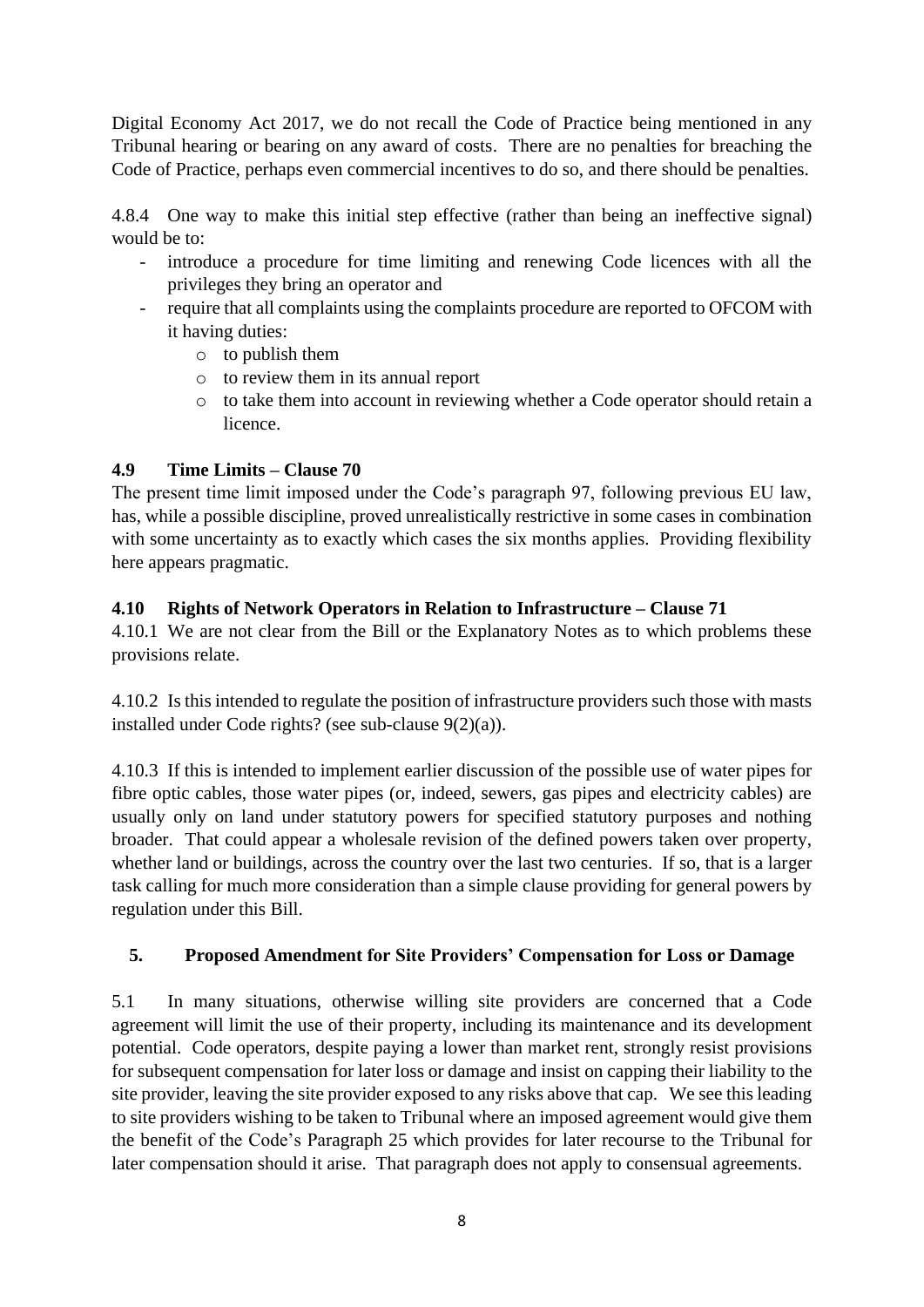5.2 It would be fair and remove a significant point of contention if the Code paragraph 85 relating to consensual agreements were amended to resolve this situation.

5.3 As Code agreements often run for 10 or 15 years (the longest we have heard of is 99 years), such a provision allows for the site provider to be protected as circumstances, knowledge and technologies change and as apparatus possibly unthought of at the time of the agreement is deployed on the site provider's land or building with possible effects on the site providers operations and neighbours.

5.4 We ask that this new Clause 67A. modelled on the Bill's proposed compensation provisions at Clause 66, be added to the Bill to do this:

## *"Compensation under Code Agreements*

67A After paragraph 85 insert

### *Compensation under Code Agreements*

- 85A (a) This paragraph applies to any Code agreement that has not been imposed or directed by a court.
	- (b) The court may, on the application of the grantor, order the operator to pay compensation to the required grantor for any loss or damage that has been sustained or will be sustained by the grantor as a result of the exercise by the operator of the Code rights under the Code agreement.
	- (c) An application for an order under this paragraph may be made at any time after the Code Agreement is granted (including at a time when the code right granted has ceased to be conferred on the operator by the grantor.
	- (d) An order under this paragraph may—
		- (i) specify the amount of compensation to be paid by the operator, or
		- (ii) give directions for the determination of any such amount.
	- (e) Directions under sub-paragraph (d) may provide—
		- (i) for the amount of compensation to be agreed between the operator and the grantor;
		- (ii) for any dispute about that amount to be determined by arbitration.
	- (f) An order under this paragraph may provide for the operator— (i) to make a lump sum payment,